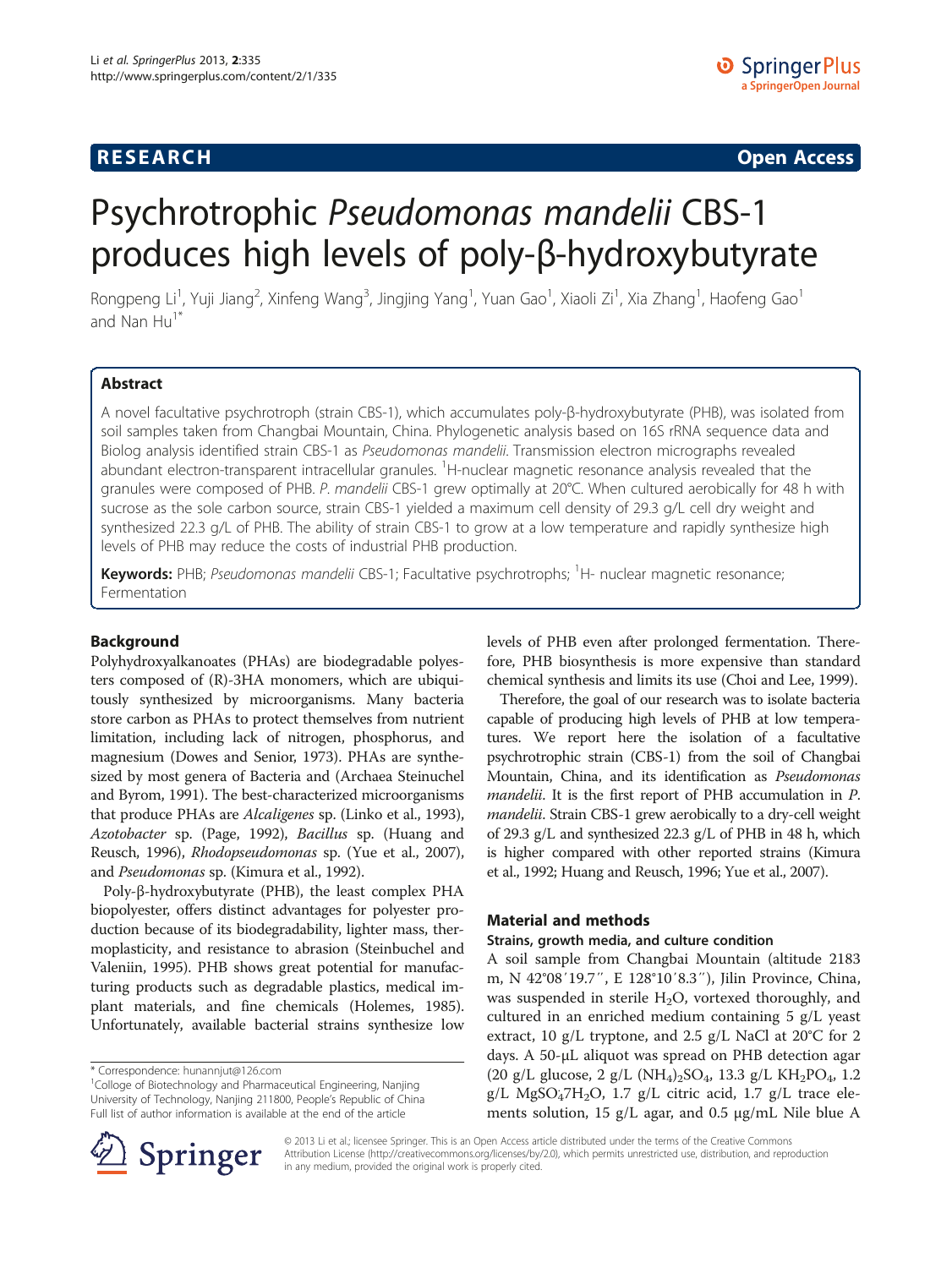(Spiekermann et al., [1999](#page-6-0)). After overnight incubation at 20°C, plates were observed under ultraviolet (UV) light. Fluorescent colonies were purified by streaking on the same agar plates, and the isolates were further characterized by staining with Sudan Black B (Lee and Choi, [2004\)](#page-6-0).

# Morphological characteristics

Cell morphology was examined using transmission electron microscopy as follows: a 2-mL aliquot of cells in late exponential phase (optical density  $OD_{600}$  55–80) was fixed with 4% glutaraldehyde and 1% osmium tetroxide and dehydrated by sequential treatment with 30%, 50%, 70%, 80%, 90%, and 100% acetone. The dehydrated cells were immersed in epoxy resin and then transferred into sample boats. The resin was polymerized for 24 h at 30, 45, and 60°C. Ultra-thin sections were prepared using an ultramicrotome, stained sequentially with uranyl acetate and lead citrate for 22 min and 5 min, respectively, and observed using an H-7650 transmission electron microscope (Hitachi, Tokyo, Japan).

# Biolog Gram-negative (GN) assay

Gram staining was performed as described by Magee et al. ([1975\)](#page-6-0). A pure culture was grown on a BUG agar plate (Biolog Catalog #70101). Biolog™ GN 96-well microtiter plates contain 95 different carbon sources, a negative control, and a tetrazolium dye (Biolog Inc., Hayward, CA, USA). Cells were swabbed from the surface of the plate and suspended to a specific density in GN Inoculating Fluid (Biolog Catalog #72101). The well of the Biolog GN2 MicroPlate (Biolog Catalog #1011) was inoculated individually with 150 μL of diluted suspensions and then incubated at 30°C for 24 h (Garland and Mills, [1991\)](#page-6-0). The MicroPlate was inspected either visually or analyzed using the Biolog MicroStation™ and the results compared with the GN III Database according to the manufacturer's instructions (Biolog Catalog #22730D).

# Polymerase chain reaction (PCR) amplification of the 16S rRNA gene

The 16S rRNA gene was amplified using PCR with the universal bacterial primers 27F (5'-agagttgatcctggctcag-3') and 1492R (5′-ggytaccttgttacgactt-3′) (Lane, [1991](#page-6-0)), and the product was sequenced by Takara Corp. (Dalian, China). The sequence was compared with 16S rRNA gene sequences in the GenBank database ([http://www.ncbi.nlm.](http://www.ncbi.nlm.nih.gov) [nih.gov\)](http://www.ncbi.nlm.nih.gov) using the BLAST algorithm (Altschul et al., [1990\)](#page-6-0). A neighbor-joining tree was constructed using the MEGA 4.0 program (Kumar et al., [2004](#page-6-0)).

# Poly-β-hydroxybutyrate extraction

Cells were harvested and treated with 10% sodium dodecyl sulfate at 100°C for 15 min. After centrifugation at 10,000 rpm for 20 min, the pellets were washed twice with  $H_2O$ , dried at 40°C, and extracted with chloroform for 1 h at 60°C. Insoluble material was removed by filtration, and the soluble PHB was separated from the chloroform phase by evaporation, washed twice with methanol, filtered, dried at 60–70°C, and weighed using an electronic balance (Sartorius, BSA224S).

# Nuclear magnetic resonance (NMR) spectroscopy

The NMR spectra of 1-mL samples were recorded using a BRUAK AV-400 spectrometer with a 5-mm <sup>1</sup>H-probe, and deuterated chloroform  $(CDCl<sub>3</sub>)$  was used as a solvent at a final concentration of 10  $g/L$ . The <sup>1</sup>H-NMR spectrum for PHB was recorded at 400 MHz. A PHB standard was purchased from Sigma-Aldrich (St. Louis, MO, USA, #MSDS 363502).

# Effect of culture conditions on cell growth

The effects on cell growth of carbon and nitrogen sources, C/N ratio, temperature, initial pH, and NaCl concentration were investigated using single-factor tests (Tang and Luo, [2008](#page-6-0)). Specifically, yeast extract, glucose, sucrose, fructose, glycerol, and ethanol were used as carbon source. Nitrogen sources included tryptone, peptone, beef extract, monosodium glutamate, urea, and NH<sub>4</sub>Cl. All media contained 1.0 g/L KH<sub>2</sub>PO<sub>4</sub>, 2.5 g/L Na<sub>2</sub>HPO<sub>4</sub>, pH 7.0, and cells were cultured at 20°C, 200 rpm. To test the effect of the C/N ratio, sucrose and monosodium glutamate served as the sole carbon and nitrogen sources and were added at the C/N ratios as follows: 1, 5, 10, 15, 20, 25, and 30. Other conditions were the same as those described above. The optimum C/N ratio was used to test the conditions described next. NaCl concentrations were varied from 0– 50 g/L (5-g/L intervals), and at initial pH values from 5.0 to 9.0 (0.5 pH unit intervals). Cultures were incubated from 5°C to 40°C (5°C intervals). After 3 days, cells were collected by centrifugation, and the pellets were dried at 70°C to a constant weight.

# PHB production by aerated cultures

Cells was cultured at 20°C in medium containing 1.0 g/L  $KH_2PO_4$ , 2.5 g/L Na<sub>2</sub>HPO<sub>4</sub>, with optimal 1% (w/v) sucrose as the carbon source and monosodium glutamate as the nitrogen source. The pH was adjusted to 7.0 with 0.5 M NaOH. A 10-mL inoculum from a CBS-1 starter culture (OD<sub>600</sub> 0.5) was added to a 150-mL minimal medium. The 250-mL flasks were incubated at 20°C for at least 3 days and shaken at 200 rpm. Samples were collected at 8-h intervals from 0–72 h, centrifuged, and dried at 70°C to a constant weight.

# Statistical analysis

All results are shown as the average and standard deviation of at least three independent experiments. Student's t-test, analysis of variance (ANOVA), and Duncan's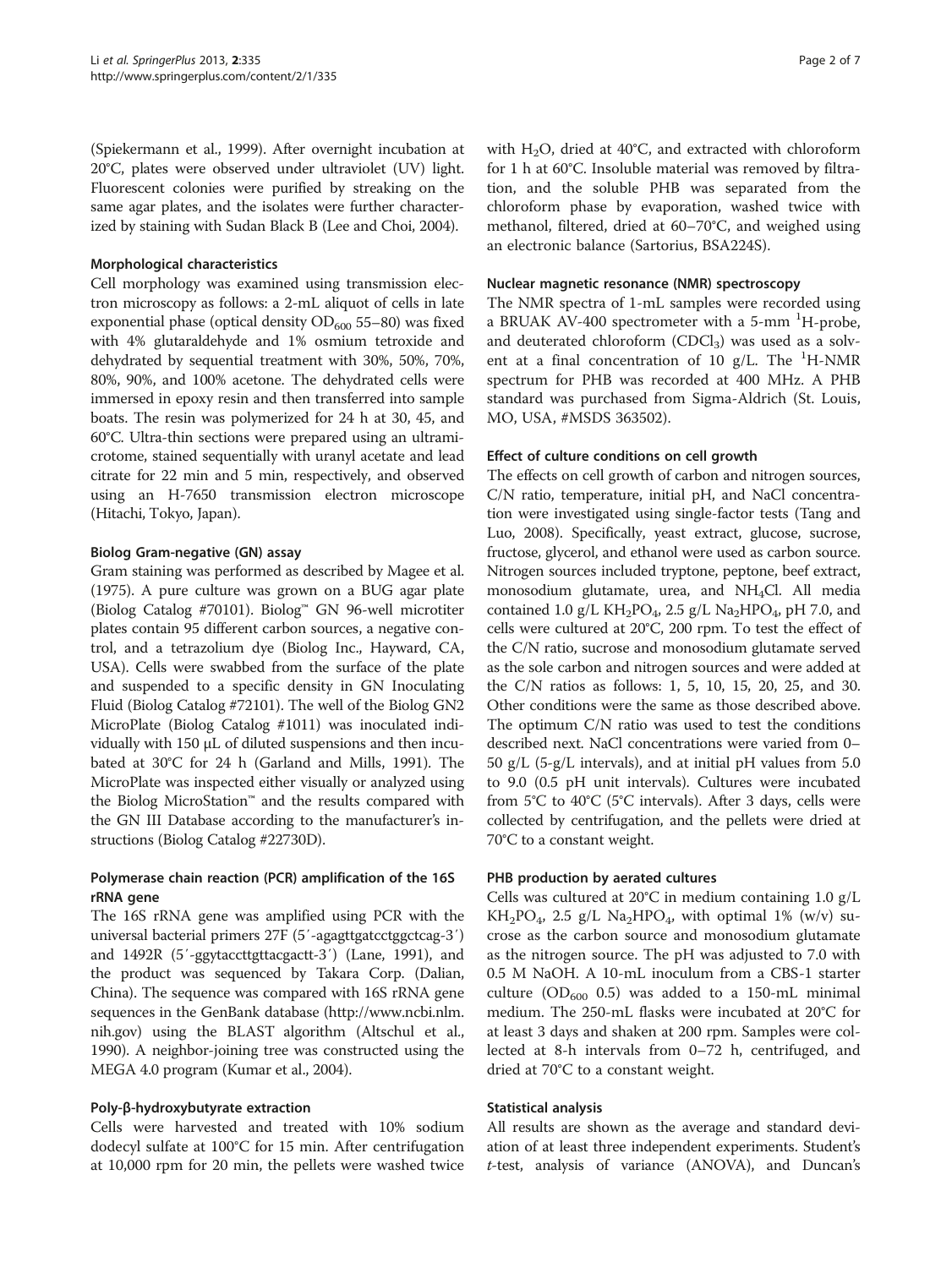multiple range test were used to determine the statistical significance of differences in the nitrite-to-nitrogen conversion rate. Statistical significance was defined as P < 0.05. All analyses were performed using SPSS for Windows version 11.0.

# Results

# Isolation and characterization of strain CBS-1

Oxazine dye Nile blue A was used to develop a simple and highly sensitive staining method to directly detect poly-3-hydroxybutyric acid and other PHAs in growing bacterial colonies (Spiekermann et al., [1999](#page-6-0)). A 50-μl soil sample from Changbai Mountain, Jilin Province, China, was spread on PHB-detection agar containing Nile blue A stain (Lee and Choi, [2004](#page-6-0)). After incubation and observation under UV light, 59 fluorescent colonies were purified, and 27 were stained by Sudan Black B. A clone isolated from the largest and most intensely stained colony was named strain CBS-1. After incubation for 2 days on LB plates, CBS-1 formed white, circular colonies of

semitransparent slabs that were wet with smooth surfaces. The bacilliform cells were GN, 3–4 mm in diameter  $\times$  5–7 mm long, and did not form spores. The cells occurred singly or in clusters and contained large granules of PHB (Figure 1).

A stretch of 1335 nucleotides of the 16S rRNA gene was PCR amplified and sequenced. The sequence was submitted to GenBank under the accession number KC778401. BLAST analysis indicated that strain CBS-1 is most closely related (99% identity) to P. mandelii. Phylogenetic analysis also grouped CBS-1 together with P. mandelii with 96% bootstrap support (Figure [2\)](#page-3-0).

The GN III MicroPlate Database (Biolog Catalog #22730D) identifies 564 common species in accordance with classical identification methods and current taxonomic nomenclature. Unfortunately, P. mandelii was not present in the database. The GN MicroPlate performance characteristics indicated that strain CBS-1 was similar to P. fluorescens biovar C. The similarity index was 0.81 at 24 h (Table [1\)](#page-3-0). P. mandelii is classified in the



Figure 1 Transmission electron micrograph of a thin section showing dividing P. mandelii CBS-1-containing granules of PHB. Magnification 2,500×.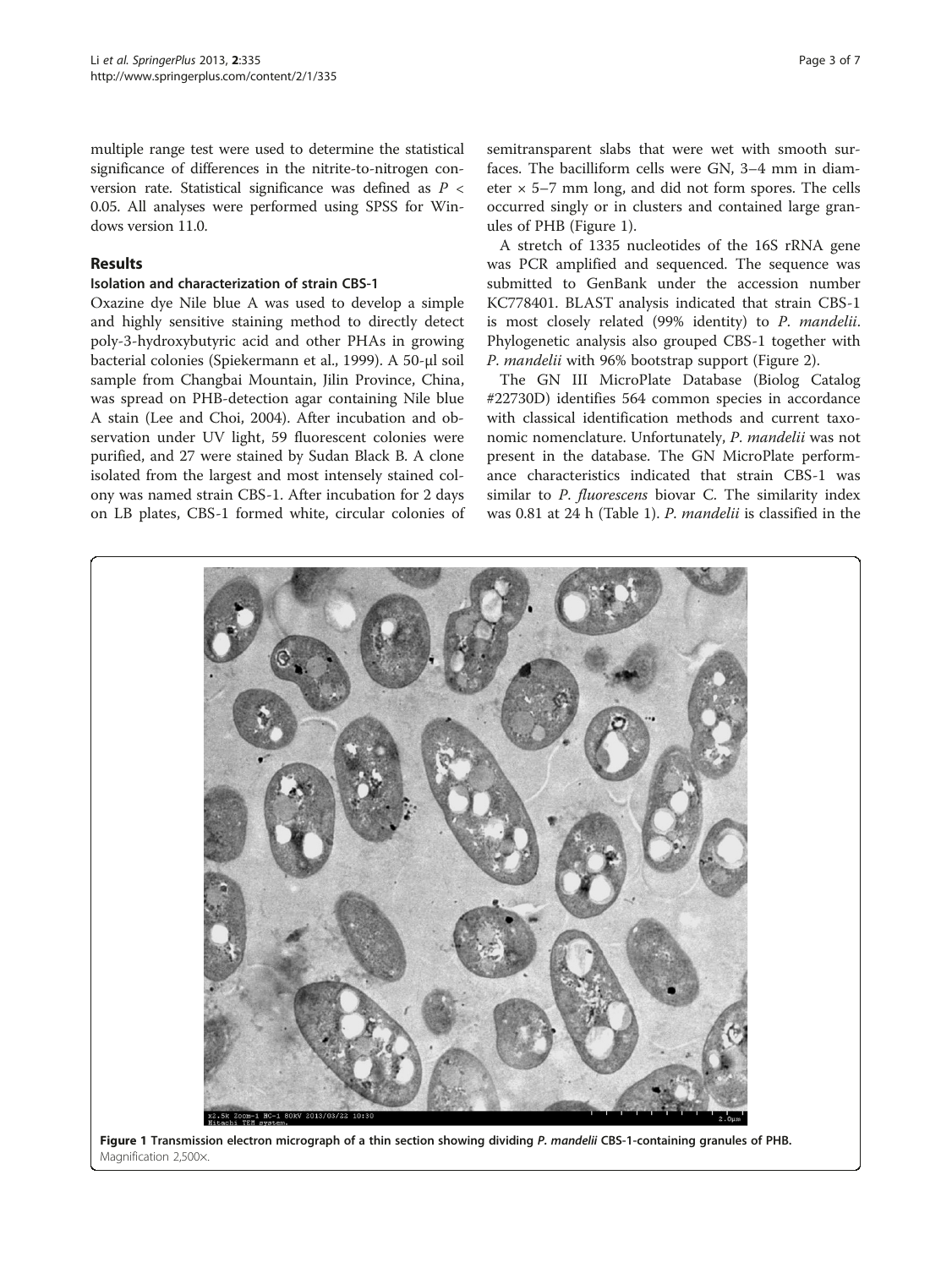<span id="page-3-0"></span>

P. fluorescens species (Anzai et al., [2000\)](#page-6-0). Therefore, the Biolog GN assay result did not contradict the 16S rRNA gene sequence, and we concluded that CBS-1 is a P. mandelii strain.

# Physiological characteristics of CBS-1

Sucrose and monosodium glutamate were the optimum carbon and nitrogen sources for culturing CBS-1 (Table 2) at a C/N ratio of 5 (Figure [3B](#page-4-0)). Strain CBS-1 grew to

Table 1 Biochemical characteristics of strain CBS-1 and related Pseudomonas species

| Growth on:      | <b>Strain</b><br>CBS-1 | P. fluorescens<br>biovar C <sup>a</sup> | P. fluorescens<br>A <sub>2a5</sub> b |
|-----------------|------------------------|-----------------------------------------|--------------------------------------|
| L-Arabinose     | $^{+}$                 | $+$                                     | $^{+}$                               |
| a-L-Rhamnose    |                        |                                         |                                      |
| Sucrose         | $^{+}$                 | $^{+}$                                  | $^{+}$                               |
| Sebacic acid    |                        |                                         |                                      |
| Succinic acid   |                        |                                         | $^{+}$                               |
| L-Asparagine    | $^{+}$                 | $^{+}$                                  | $^{+}$                               |
| L-Aspartic acid | $^{+}$                 | $+$                                     | $^{+}$                               |
| L-Histidine     | $^{+}$                 | $+$                                     | $+$                                  |
| L-Leucine       | $^{+}$                 | $^{+}$                                  | $^{+}$                               |
| L-proline       | $^{+}$                 | $^{+}$                                  | $+$                                  |
| L-Theronine     | $^{+}$                 | $^{+}$                                  | $^{+}$                               |

+ Positive; -, negative.

<sup>a</sup>Biolog GN assay data.

b Data from Jiang et al., [\(2008\)](#page-6-0).

significant numbers between 10 and 35°C, and the optimum growth temperature was 20°C (Figure [3A](#page-4-0)). Strain CBS-1 grew between pH 6.0 and 9.0 and optimally between pH 7.0 and 7.5 (Figure [3C](#page-4-0)). Significant growth was observed in media containing 0–3% NaCl (Figure [3](#page-4-0)D).

# PHB synthesis by CBS-1

After extracting cells with SDS and isolating PHB as a dried residue as described in Materials and methods, we conducted <sup>1</sup>H-NMR analysis (Figure [4\)](#page-4-0). PHB peaks were detected at  $\delta$  = 5.2, 2.5, and 1.2 ppm, which correspond to a –CH doublet, a –CH<sub>2</sub> multiplet, and a –CH<sub>3</sub> doublet, respectively (Verlinden et al., [2011](#page-6-0); De Rooy et al., [2007](#page-6-0)). The large peak at  $\delta = 7.3$  ppm represents the solvent (CD<sub>3</sub>Cl), and the peaks at  $\delta$  = 0.0 ppm and  $\delta$  = 0.8 ppm represent the internal standard  $(CH<sub>3</sub>)<sub>4</sub>Si.$  A

| Table 2 Effect of different carbon and nitrogen sources |  |
|---------------------------------------------------------|--|
| on PHB synthesis by strain CBS-1                        |  |

| Carbon<br>sources | Cell dry<br>weight (g/L) | <b>Nitrogen</b><br>source | Cell dry<br>weight (g/L) |
|-------------------|--------------------------|---------------------------|--------------------------|
| Yeast extract     | $30.2 \pm 3.1$           | Tryptone                  | $19.0 \pm 0.9$           |
| Glucose           | $9.9 + 1.4$              | Peptone                   | $17.4 + 1.8$             |
| Sucrose           | $79.1 + 3.0$             | Beef extract              | $18.4 + 1.3$             |
| Fructose          | $7.8 + 1.1$              | Monosodium glutamate      | $23.5 + 1.0$             |
| Glycerol          | $16.3 + 2.9$             | Urea                      | $11.5 \pm 0.8$           |
| Fthanol           | $2.9 + 0.2$              | $NH_4Cl$                  | $13.6 \pm 1.5$           |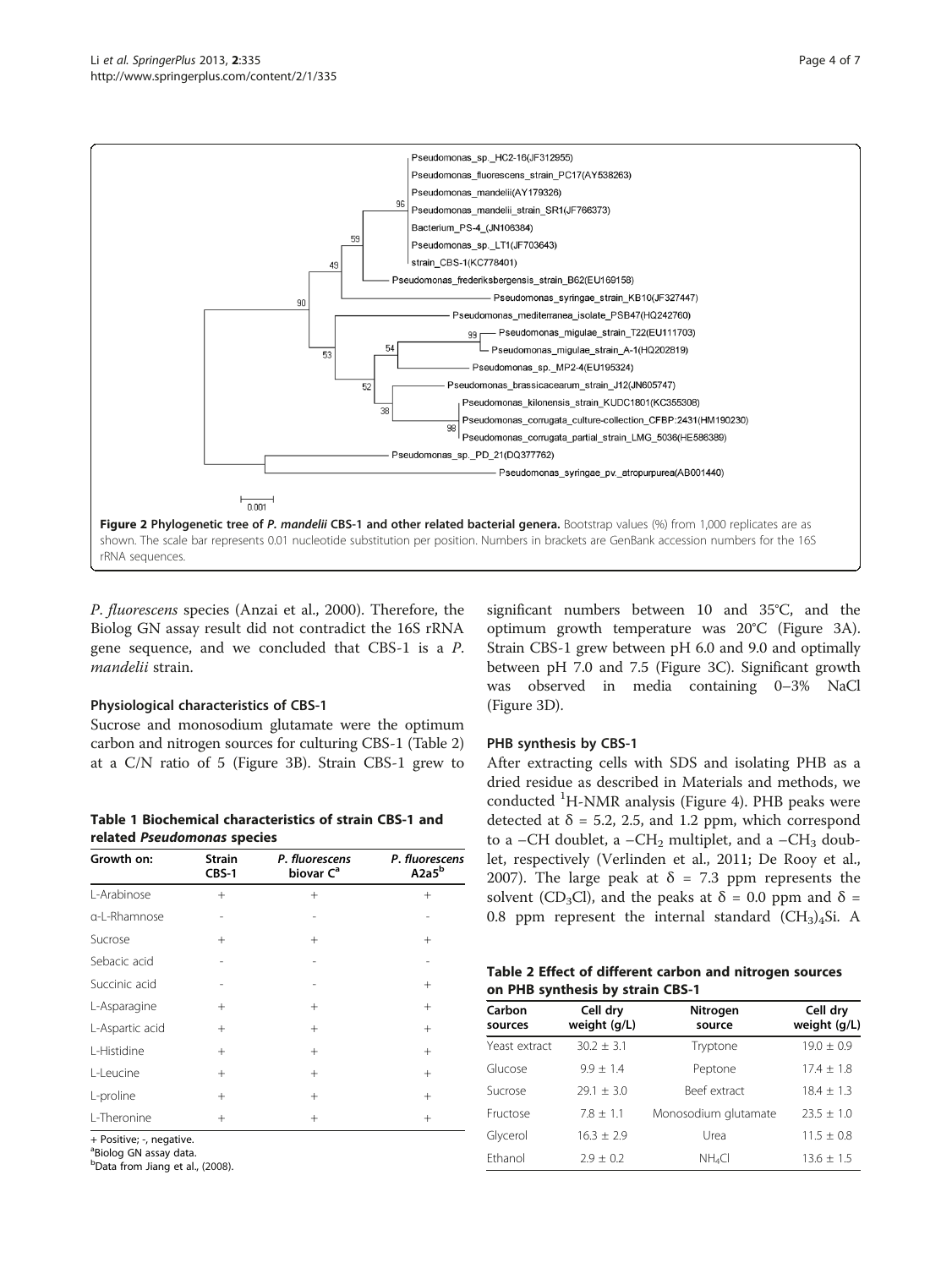<span id="page-4-0"></span>Li et al. SpringerPlus 2013, 2:335 Page 5 of 7 http://www.springerplus.com/content/2/1/335



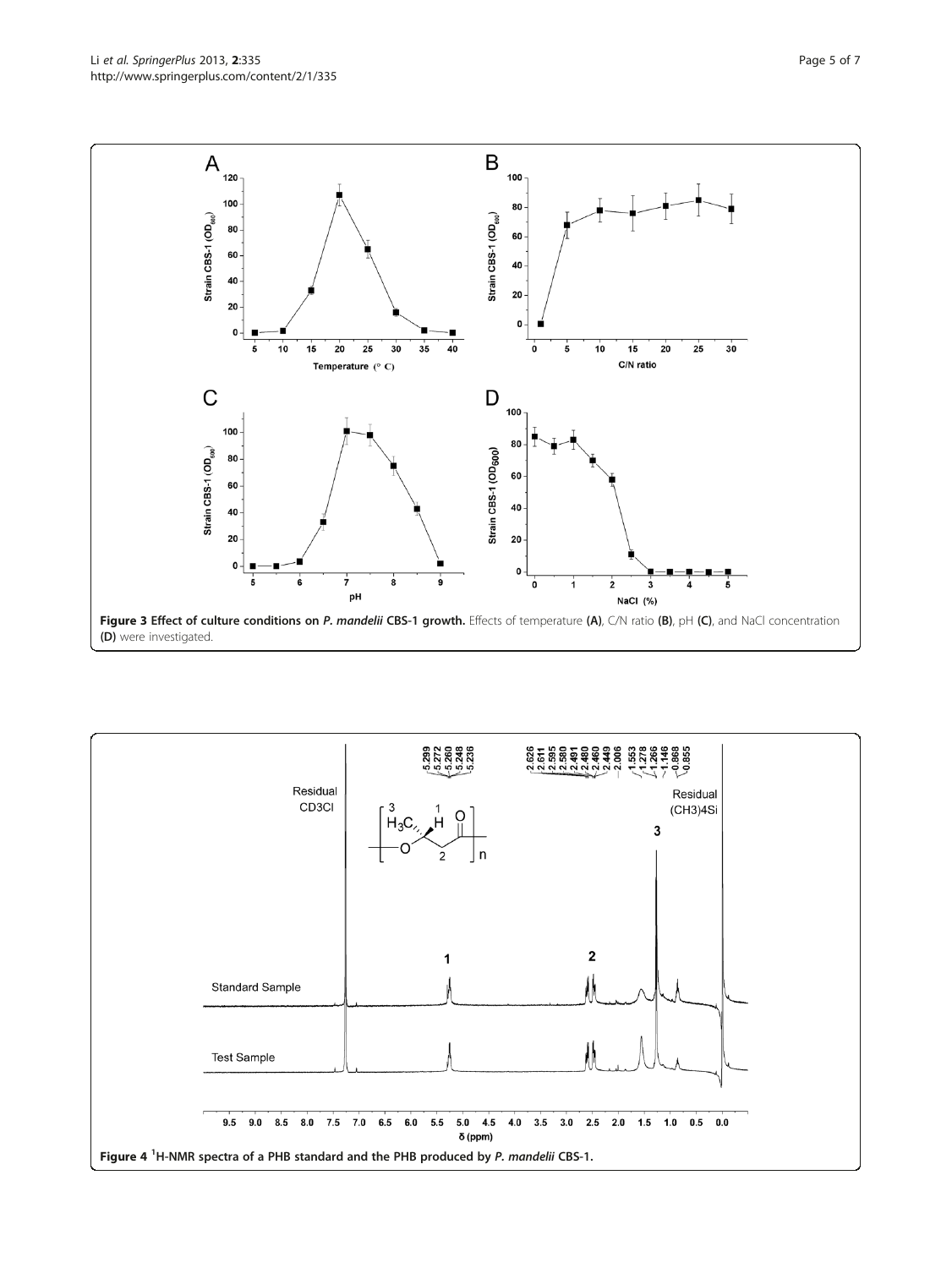small peak at  $\delta = 1.6$  ppm was attributed to minor contamination of the solvent with  $H_2O$ . These results were identical to those for the PHB standard. Therefore, we concluded that the only PHA synthesized by strain CBS-1 grown in the presence of sucrose as the carbon source was PHB.

# PHB production in aerated CBS-1 cultures

Strain CBS-1 was cultured in 150-mL sucrose-containing medium, pH 7.0, at 20°C in a 250-mL flask, which was shaken as described in Materials and methods. Cells were harvested upon reaching the stationary phase (48 h). The CDW was 29.3 g/L, and the PHB concentration reached 22.3 g/L (Figure 5). The concentrations of PHB were 9 g/L and 13 g/L when the cells were grown at 15°C and 25°C, respectively, under the same conditions. These data indicate that the yields of PHB depend critically on growth temperature.

# **Discussion**

Because of the efficient and diverse biosynthetic capabilities of psychrotrophs at relatively low temperatures, these organisms provide an important resource for biotechnology (Moyer and Morita, [2007](#page-6-0)). Soil samples acquired at circumpolar latitudes are rich in psychrotrophs. For example, Jiang et al. ([2008\)](#page-6-0) first isolated the P. fluorescens strain A2a5 from Alaskan soil, and the P. extremaustralis sp. nov. strain  $14-3$ <sup>T</sup> was isolated from an ephemeral pond in Antarctica (Lopez et al., [2009\)](#page-6-0). These two psychrotrophs accumulate large amounts of PHB at a low temperature, strain A2a5 grew at 25°C, while strain  $14-3$ <sup>T</sup> could grow at a temperature range from 4 to 37°C. The

nucleotide sequence of the genome of strain  $14-3$ <sup>T</sup> has been determined (Tribelli et al., [2012](#page-6-0)).

Regions of high mountains perennially covered with snow are another abundant source of psychrotrophs. The mean temperature above 2000 m on Changbai Mountain is 3.3°C (Liu [1997](#page-6-0)). We report here the isolation of a P. mandelii strain designated CBS-1, a facultative psychrotroph, from soil located at an altitude of 2183 m. Species identification was based on sequence analysis of 16S rRNA and the results of the Biolog GN assay. Strain CBS-1 grew to high density (29.3 g/L of CDW at the stationary phase) and robustly produced PHB (76.1% CDW) at 20°C. The yields of PHB produced at 15, 20, and 25°C were significantly different. The yield of PHB produced at 20°C was significantly higher than at 15°C ( $P < 0.001$ ) and 25°C ( $P < 0.05$ ).

Compared with a few other Pseudomonas strains that produce PHB at a low temperature, strain CBS-1 is more promising for industrial use. For example, strain CBS-1 uses sucrose as its best carbon source; therefore, PHB can be produced more economically than by strain  $14-3^T$ , which requires the more costly carbon source octanoate (Lopez et al., [2009\)](#page-6-0). Moreover, strain CBS-1 grew to a higher maximum cell density than strain  $14-3$ <sup>T</sup> (Lopez et al., [2009\)](#page-6-0). Jiang et al. ([2008](#page-6-0)) reported that cultivation for 4 days was required to produce the maximum cell density of strain A2a5 and PHB concentration, in contrast to 48 h for strain CBS-1. Therefore, strain CBS-1 may produce higher yields of PHB at a lower cost. Therefore, strain CBS-1 may produce higher yields of PHB at a lower cost and more efficiently than strain  $14-3$ <sup>T</sup> and A2a5.